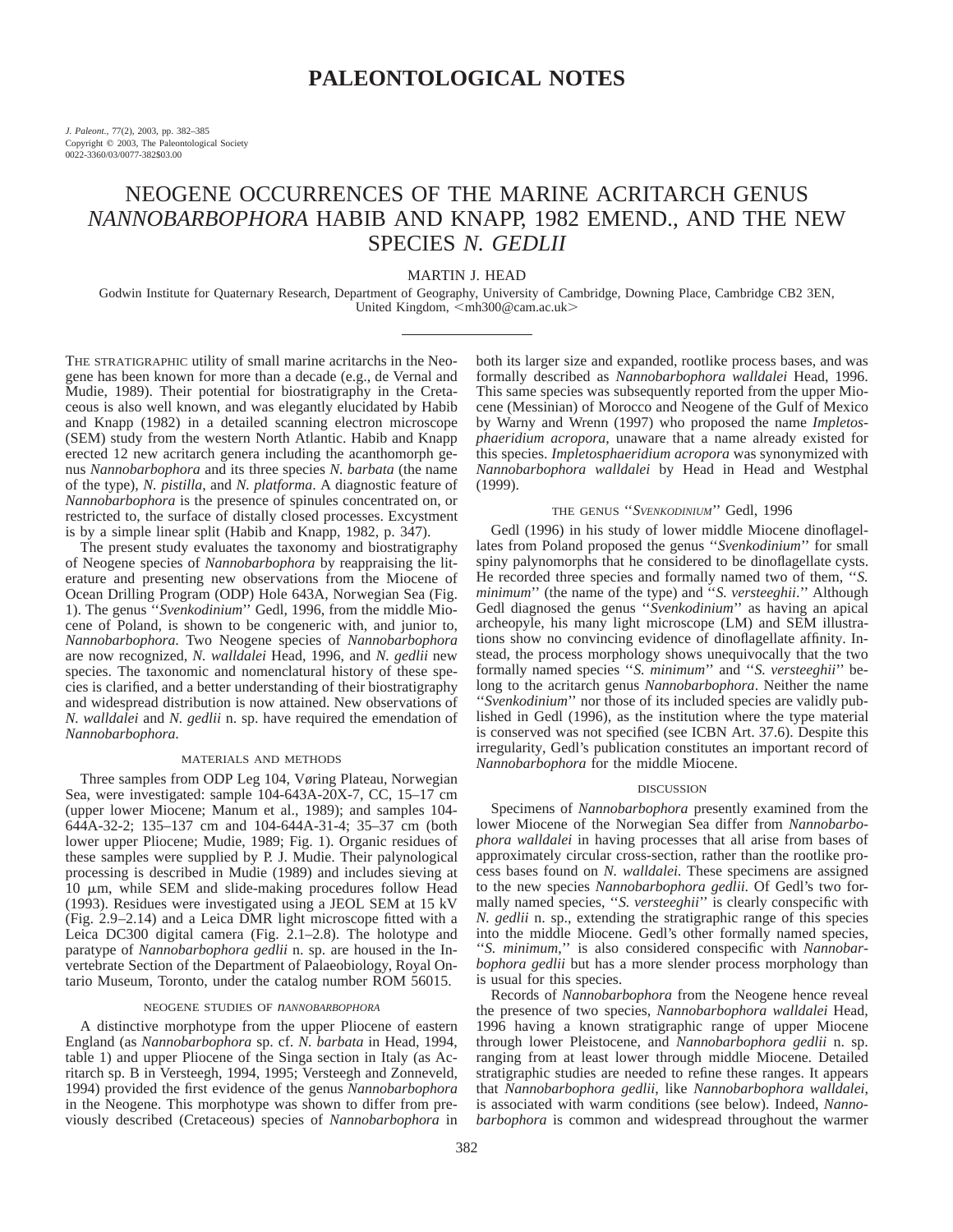intervals of the Neogene in the North Atlantic region. Its demise in the earlier part of the Pleistocene is probably a consequence of North Atlantic cooling and increasing amplitude of climatic cycles. It is hoped that the present study will stimulate more interest in this genus and other small marine acritarchs of the Neogene.

# SYSTEMATIC PALEONTOLOGY Group ACRITARCHA Evitt, 1963 Genus NANNOBARBOPHORA Habib and Knapp, 1982 emend.

*Nannobarbophora* HABIB AND KNAPP, 1982, p. 347. ''*Svenkodinium*'' GEDL, 1996, p. 214.

*Type of genus*.The holotype of *Nannobarbophora barbata* Habib and Knapp, 1982, pl. 4, figs. 5–6 from the lower Valanginian (Lower Cretaceous) of Deep Sea Drilling Project Site 105, western North Atlantic.

*Included species*.*Nannobarbophora barbata* Habib and Knapp, 1982; *N. gedlii* n. sp.; *N. pistilla* Habib and Knapp, 1982; *N. platforma* Habib and Knapp, 1982; *N. walldalei* Head, 1996.

*Original description*. Spheroidal to ellipsoidal, projectate acritarchs distinguished by spinate ornamentation either concentrated on, or restricted to, distally closed processes. Aperture, when present, simple, linear split. Wall single layer, thin (Habib and Knapp, 1982, p. 347).

*Emended diagnosis*.—Spheroidal to ellipsoidal, projectate acritarchs distinguished by spinate ornamentation either concentrated on, or restricted to, distally closed processes. Processes solid or hollow, not communicating with vesicle interior but sealed at base by vesicle wall. Excystment structure, when present, simple, linear split. Vesicle wall thin, no separation of layers between processes.

*Stratigraphic range*.—Berriasian (Lower Cretaceous) though lower Pleistocene; based on the ranges of *N. barbata* (Berriasian and lower Valanginian; Habib and Knapp, 1982) and *N. walldalei* (upper Miocene through lower Pleistocene; Head, 1998; this study).

*Discussion*.—The diagnosis is emended to include the internal nature of the processes, and the relationship of the processes to the vesicle interior.

*Svenkodinium* Gedl, 1996 is not validly published (see above), but would otherwise be considered a taxonomic junior synonym of *Nannobarbophora*.

## NANNOBARBOPHORA GEDLII new species Figure 2.1–2.10

''*Svenkodinium versteeghii*'' GEDL, 1996, p. 214, fig. 12K, L, 16c–h, l, M, P.

''*Svenkodinium minimum*'' GEDL, 1996, p. 214, figs. 12J, 16a, b, i–k, N, R.

*Diagnosis*.A large species of *Nannobarbophora* having vesicle diameter in excess of about  $18 \mu m$ , and mostly hollow processes that arise from bases of circular to elongate cross-section.

*Description*.--Vesicle (sensu Lister, 1970) spherical to subspherical, less than ca.  $0.3 \mu m$  thick; no visible stratification between processes. Wall surface smooth or may bear sparse, irregularly scattered granules, coni, or spinules. Processes rigid and erect, mostly hollow, distally closed, not communicating with vesicle interior but sealed at base by vesicle wall, regularly distributed, have morphology ranging from tapering and distally pointed, to cylindrical and flat-topped or evexate, to slightly bulbous; a range of morphologies usually present on single specimen. Process bases circular to elongate in cross-section, diameter up to about  $2.5 \mu m$ . Spinules present on all processes, usually concentrated on distal portion. Excystment apparently by simple split in vesicle wall.



FIGURE *1*—Miocene–lower Pleistocene records of the genus *Nannobarbophora*. *1,* ODP Hole 643A, Vøring Plateau, Norwegian Sea (this study); *2,* ODP Hole 644A, Vøring Plateau, Norwegian Sea (Head, 1996; this study); *3,* eastern England (Head, 1994, 1996, 1998); *4,* Korytnica Clays, Poland (Gedl, 1996); *5,* Singa section, southern Italy (Versteegh, 1994, 1995; Versteegh and Zonneveld, 1994); *6,* Bou Regreg Core, Morocco (Warny and Wrenn, 1997); *7,* DSDP Hole 610A, King's Trough (unpublished data); *8,* DSDP Hole 603C (unpublished data); *9,* Clino Core, Bahamas (Head and Westphal, 1999); *10,* Eureka E67–134 Core, De Soto Canyon, Gulf of Mexico (Warny and Wrenn, 1997). These scattered records belie what was probably a widespread distribution in the North Atlantic region for *Nannobarbophora* during warmer intervals of the Neogene and early Pleistocene.

*Etymology.*—Named for Przemyslaw Gedl who was first to illustrate this species (Gedl, 1996).

*Holotype*.—Figure 2.1–2.4. Sample 104-643A-20X-7, CC, 15– 17 cm. Slide 1. England Finder reference N41/1. ROM 56015. ODP Hole 643A, Vøring Plateau, Norwegian Sea. Upper lower Miocene (*Apteodinium spiridoides* zone of Manum et al., 1989).

*Measurements*.—Holotype: vesicle maximum diameter, 23  $\mu$ m; process length,  $2.5-5.5$   $\mu$ m. Range: vesicle maximum diameter,  $18(22.7)28$   $\mu$ m, standard deviation, 2.9; average process length,  $2.5(4.3)6.0$  µm, standard deviation, 0.88. Based on 22 partially compressed specimens.

*Material examined*. Sample 104-643A-20X-7, CC, 15-17 cm, upper lower Miocene of the Norwegian Sea.

*Occurrence*.Upper lower Miocene of the Norwegian Sea, and middle Miocene of Poland (as ''*Svenkodinium versteeghii*'' in Gedl, 1996). See Figure 1.

*Comparison*.*Nannobarbophora barbata* Habib and Knapp, 1982, from the Lower Cretaceous of the western North Atlantic, differs from *N. gedlii* n. sp. in being smaller (vesicle diameter  $5.5-9.0 \mu m$ , and in bearing proportionally larger spinules on the processes. *Nannobarbophora walldalei* Head, 1996, from the upper Pliocene of eastern England, differs from *N. gedlii* n. sp. in having at least some processes with rootlike bases, rather than the exclusively entire bases of *N. gedlii*, and also often a more densely granulate vesicle surface. Processes tend to be more slender and more solid in *N. walldalei* than in *N. gedlii*.

*Discussion*.—"*S. minimum*" and "*S. versteeghii*" are both considered conspecific with *N. gedlii* n. sp. ''*S. versteeghii*'' represents the typical morphology of *N. gedlii* n. sp., whereas ''*S. minimum*" represents a morphological end member of the Norwegian Sea material in having more slender processes. The holotype of *N. gedlii* exemplifies the typical morphology but has a few slender processes characteristic of ''*S. minimum*.''

A rich dinoflagellate assemblage accompanies *N. gedlii* n. sp. on the type slide. In addition to the zonal species *Apteodinium*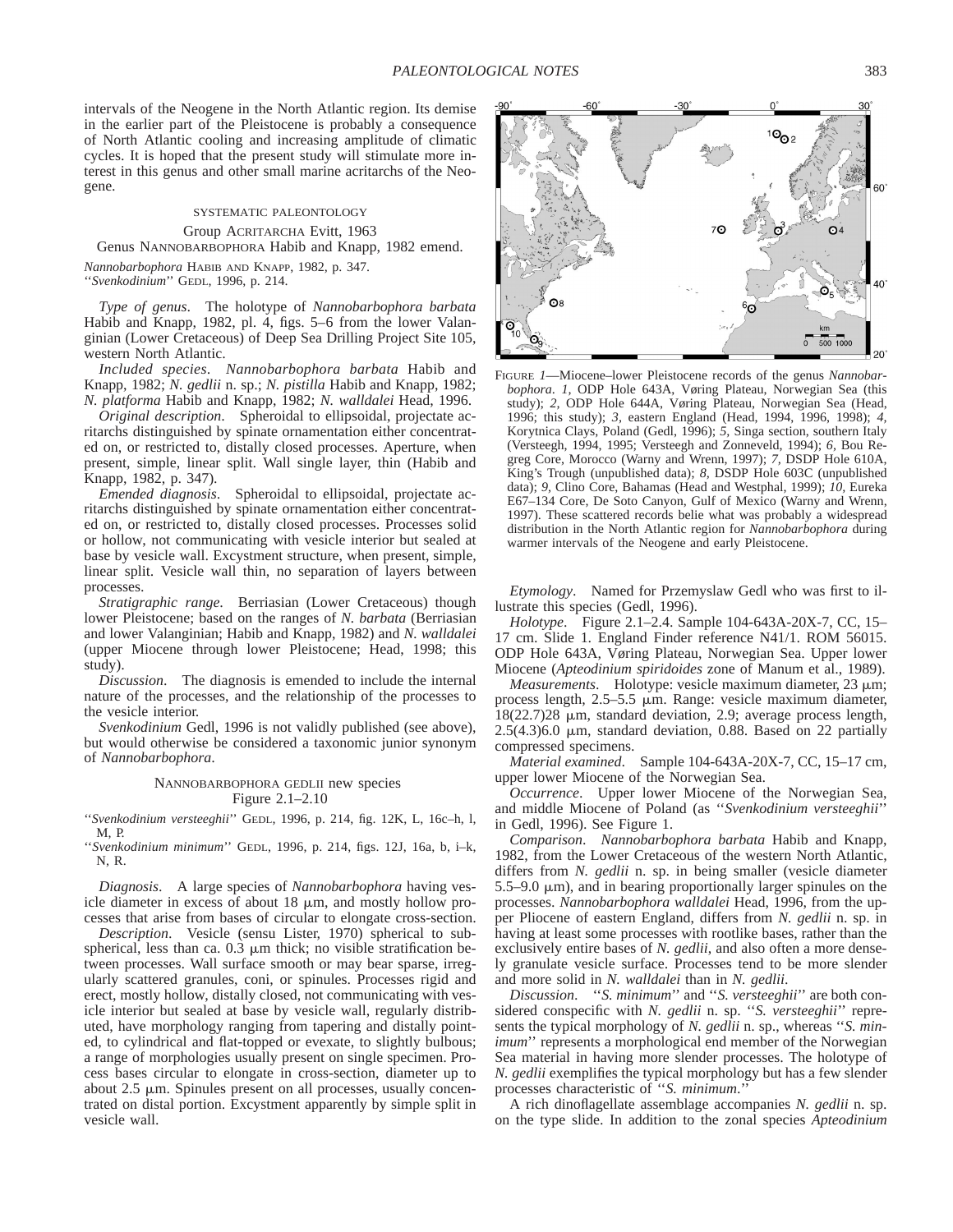

FIGURE *2*—*Nannobarbophora gedlii* n. sp. (*1–10*) from the upper lower Miocene of ODP Hole 643A, Vøring Plateau, Norwegian Sea; and (*11–14*) *Nannobarbophora walldalei* Head, 1996 from the upper Pliocene of ODP Hole 644A, Vøring Plateau, Norwegian Sea. *1–8* are in bright field illumination;  $9-14$  are SEM photomicrographs; scale bars are 10  $\mu$ m, except 12 which is 1  $\mu$ m.  $1-4$ , holotype, showing progressively lower foci from upper through lower surface; vesicle diameter 23  $\mu$ m; Sample 104-643A-20X-7, CC, 15–17 cm; slide 1; England Finder reference N41/1; ROM 56015; 5-8, paratype, showing progressively lower foci from upper through lower surface; vesicle diameter  $23 \mu m$ ; Sample 104-643A-20X-7, CC, 15–17 cm; slide 1; England Finder reference R17/0; ROM 56015; *9, 10*, different specimens from Sample 104-643A-20X-7, CC, 15–17 cm (both stub 3, film 10). *11–14, Nannobarbophora walldalei* shown here for comparison: note the rootlike process bases characteristic of this species (from Head, 1996, fig. 17.12–17.15); *11, 12*, lower and higher magnifications respectively of the same specimen, Sample 104-644A-32-2; 135–137 cm (stub 3, film 9); *13*, Sample 104-644A-32-2; 135–137 cm (stub 3, film 8); *14*, Sample 104-644A-31-4, 35–37 cm (stub 2, film 21).